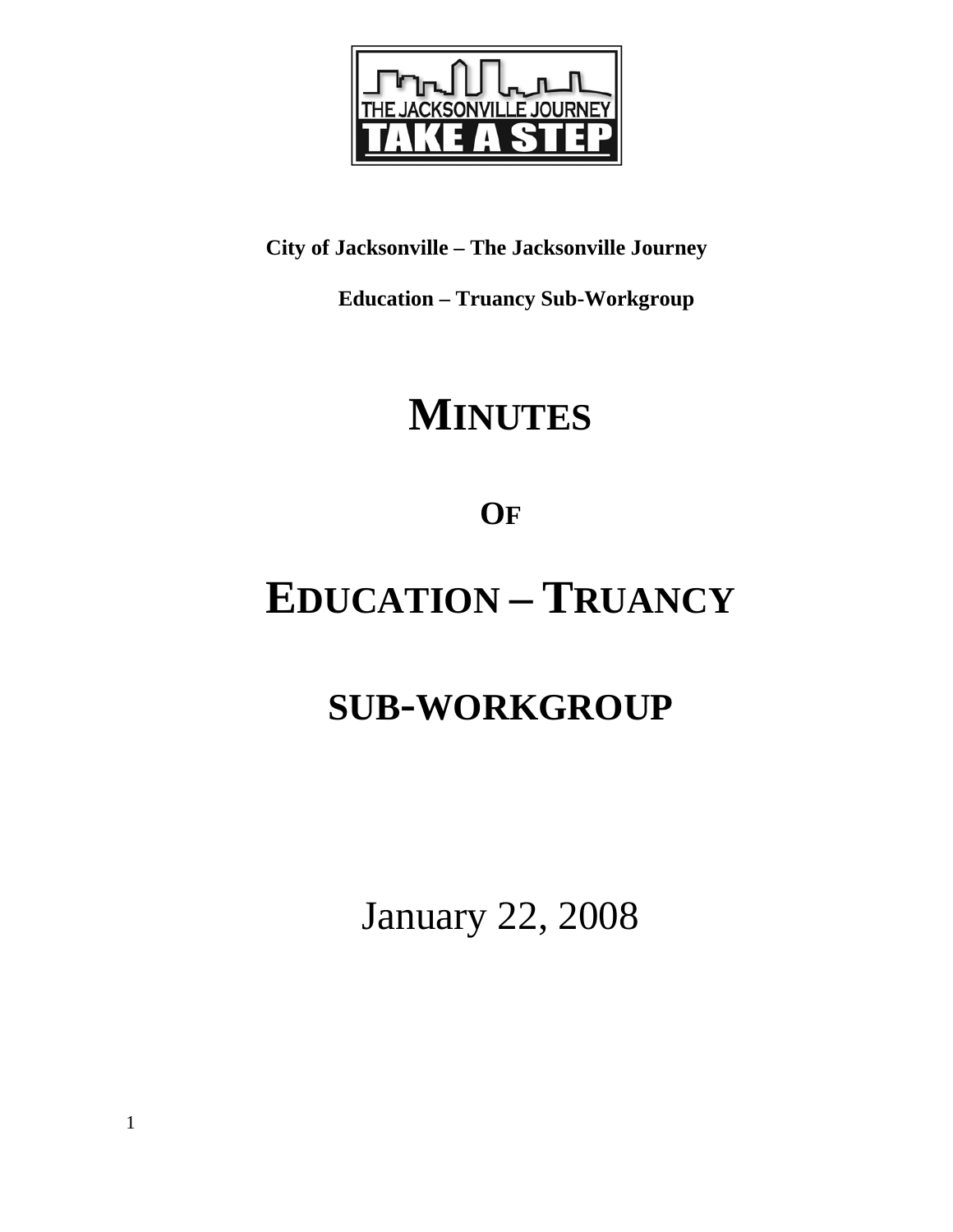## **Sub-Workgroup**

**January 22, 2008** 

## **2:15 p.m.**

**PROCEEDINGS before the Jacksonville Journey – Education/Truancy Sub-Workgroup taken on Tuesday, January 22, 2008, Edward Ball Building, 8th Floor – 214 N. Hogan Street, Jacksonville, Duval County, Florida commencing at approximately 2:35 p.m.** 

**Education – Truancy Sub-Workgroup** 

**Bill Scheu, Chair Tony Bellamy, Member Nancy Broner, Member Pam Paul, Member Shelley Grant, Member Bill Hodges, Member Connie Hodges, Member Nongongama Majova-Seane, Member Harris Warren, Member**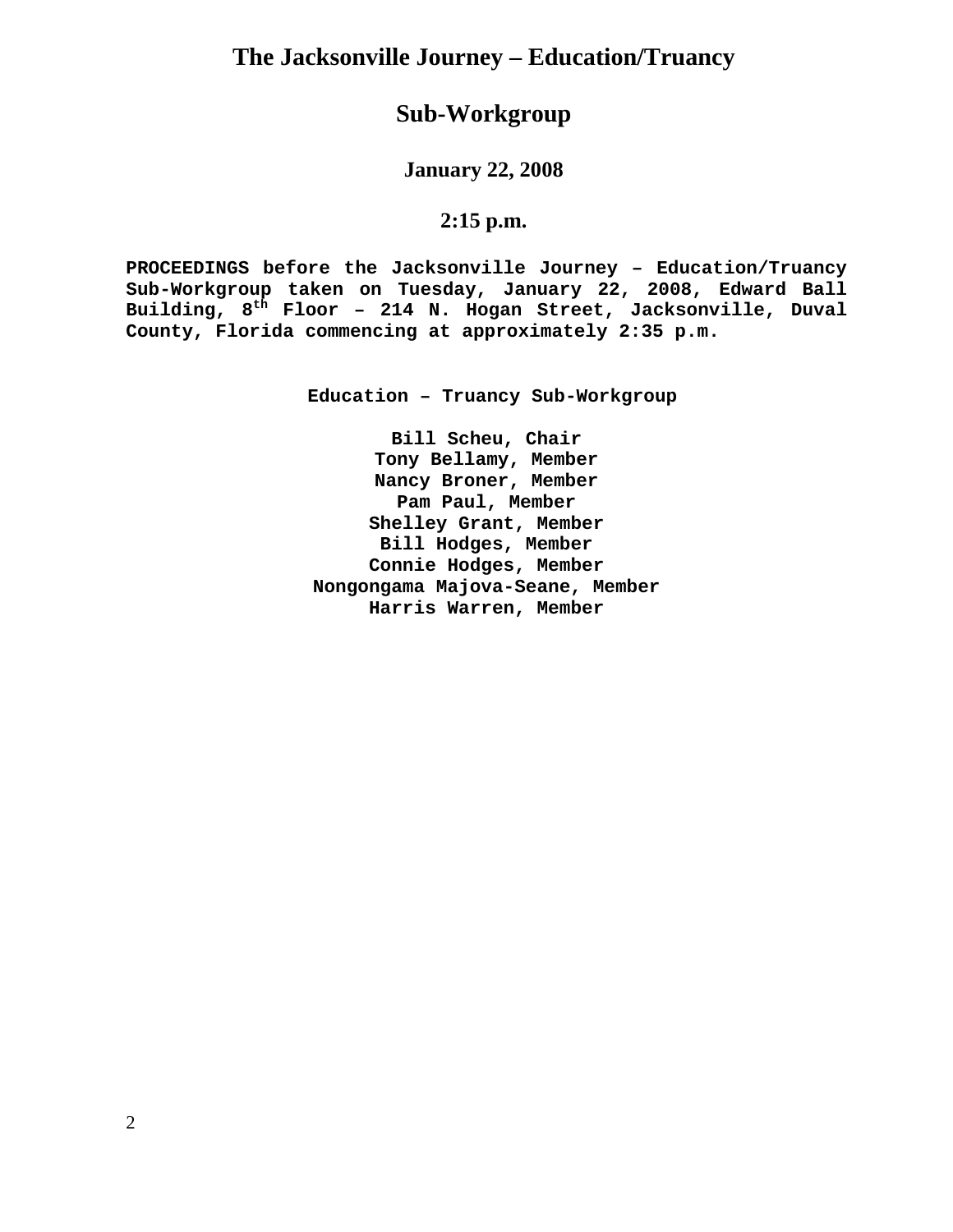## **APPEARANCES**

### **COMMITTEE CHAIR & MEMBERS:**

Bill Scheu, Chair Tony Bellamy, Member Nancy Broner, Member Pam Paul, Member Shelley Grant, Member Bill Hodges, Member Connie Hodges, Member Nongongama Majova-Seane, Member Harris Warren, Member

**ABSENTEE MEMBERS:**  None

**STAFF:**  YONNER WHEELER

**OTHERS PRESENT:**  Melanie Patz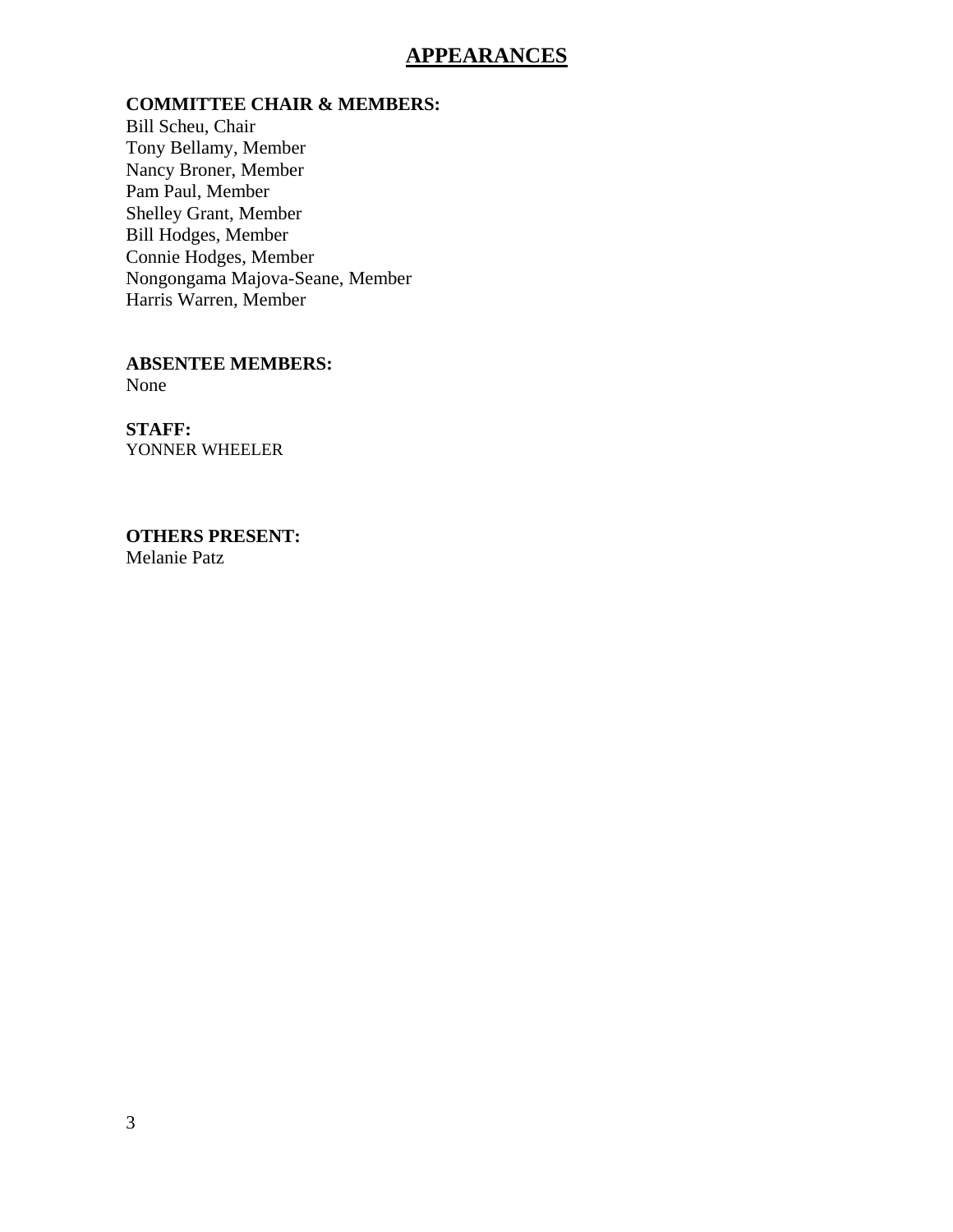### **PROCEEDINGS**

January 22, 2008

Education – Truancy Sub-Workgroup 2:15 p.m.

### **Call to Order and Comments**

Ms. Broner called the meeting to order at approximately 2:35 p.m.

#### **Purpose of Meeting**

To discuss instituting some initial action items to prevent truancy in Duval County.

#### **Discussion**

Ms. Broner stated that the purpose of this sub-committee is to be able to develop some more processes to further enhance truancy and structure measures. Presently, there are two mode models in place that deal with truancy:

Mode 1 – Truant students are picked up by a law enforcement officer or a truant officer and transported to the nearest middle or high school. The parent is then contacted. If the child happens to attend the school that they are returned to, the parent is contacted and the child is sent back to class.

Mode 2 – Truant students are picked up and transported to the nearest truancy facility. At the truancy center, students receive counseling for social, emotional, medical, and/or behavioral issues that may contribute to the absence from school. The student remains at the center until a parent/guardian comes to the truancy center. There are only four (4) truancy centers in Duval County. Workgroup members agreed that there are not enough truant centers. There are also not enough social workers to deal with

4